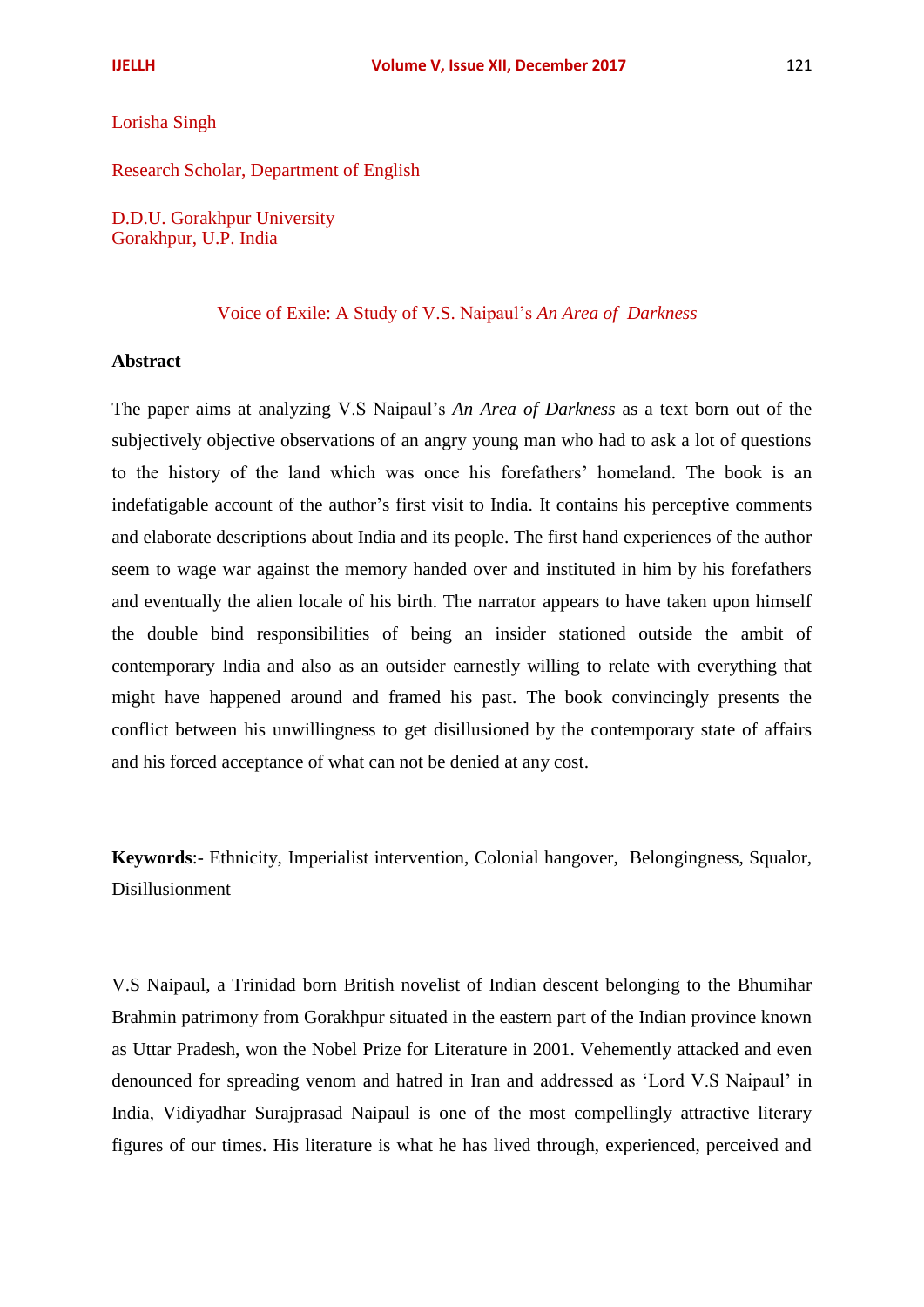above all, what he could not force himself not to express. In his famous Nobel acceptance speech, while situating himself as an author, he explains it in the simplest possible manner:

> I said earlier that everything of value about me is in my books. I will go further now I will say I am the sum of my books. Each book, intuitively sensed and in the case of fiction, intuitively worked outstands on what has gone before and grows out of it. I feel that at any stage of my literary career it could have been said that the last book contained all the others. It's been like this because of my background. My background is at once exceedingly simple and exceedingly confused. I was born in Trinidad. It was a simple island in the mouth of the great Orinoco river of Venezuela .So Trinidad is not strictly of South America, and not strictly of the Caribbean. It was developed as a New World plantation colony and when i was born in 1932 it had a population of about 400,000.Of this about 150,000 were Indians, Hindus and Muslims, nearly all of peasant origin, and nearly all from the Gangetic plain. (2002: 2-3)

All the works of V. S. Naipaul demonstrate a close contact with his personal life and are undoubtedly, therefore, the result of the circumstances of his own life and the effects of his surroundings. None of them, including fiction, can be judiciously evaluated without placing them in a specific context that is directly associated with Naipaul's life. All his works, especially the non-fiction seem to have started a crusade against all such superficial and baseless socio-cultural systems/rituals that have gripped the world in its vicious clutches for long and have resulted in a kind of unfathomable degradation. He quite skillfully represents the spread of poverty, ignorance, deceit and cruelty of his surroundings. He gradually emerged as a rare writer with a self-conscious autonomy tinged with a lot of unsurpassed individuality. Naipaul's sense of belongingness, displacement and above all his Third-World consciousness are the direct result of the circumstances of his life. As a writer of self-exile Naipaul's basic objective as a postcolonial writer is a quest for personal, racial and cultural identity. As a third generation immigrant, the pull for a visit to India is not out of love but out of curiosity. In this particular text, Naipaul records his personal impressions of the land of his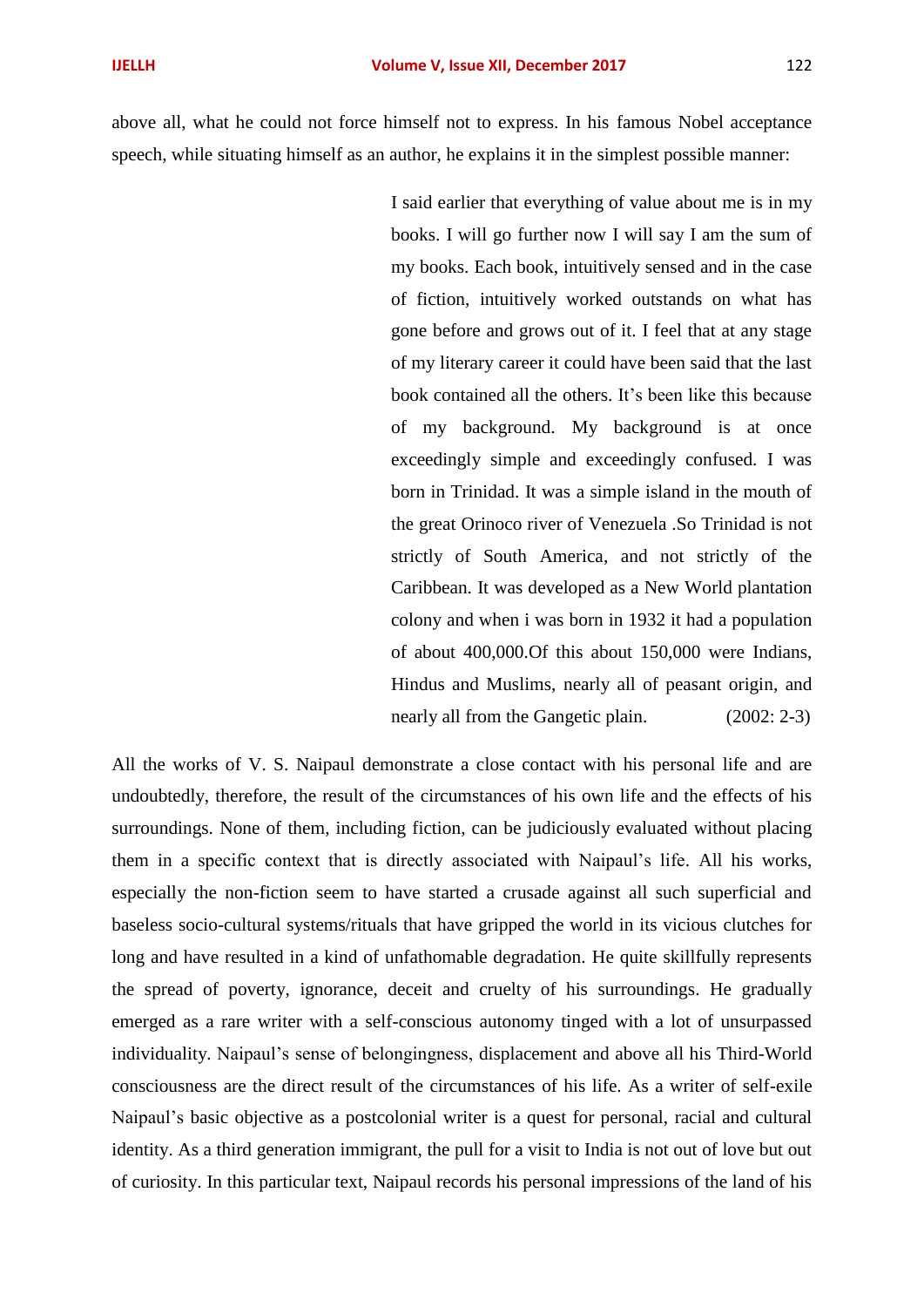ancestors. It also exhibits that the individuals of the Third-World are quite conscious of their needs, status and prevalent situations etc.

Naipaul's first visit to India was full of hopes and extreme expectations as it was more like a return of the native to his roots in search of a string that could provide him a way to locate his immeasurably haphazard identity. He had thought of coming back to his roots so that he could search for a meaning of his life and could identify with something that, though remotely, belonged to him but unfortunately it all ended up with a series of shocks, frustrations and disappointments as he found the country full of chaos and squalor, fraud and horror. Naipaul's *An Area of Darkness*: A Discovery of India is the first of his acclaimed Indian trilogy. This is a travelogue explaining Naipaul's first trip through India in 1964.The book focuses on the experiences and reactions of the author as he journeys across the country in an attempt to learn about his roots and his past. It was journey undertaken with expectations for answers to the questions pertaining to the issues of home and identity. He finds India as a country in a totally dilapidated condition completely devoid of the will to relate to its past. Vijay Mishra while theorizing the diasporic experience comments on this notion of being left in wilderness when he says:

> In the imaginary of diasporas both mourning and melancholia find a place, sometimes mutually exclusively but often they intertwine and co-exist in the same individual. (2001:35)

Naipaul is shocked to discover that nationalist elites have surrogated colonizers. While locating his own identity through this travelogue we find him constructing an "India" that is stationed at the border zone totally baffled, mingled and lost between the past and the present, the familiar and the unfamiliar, the real and the imaginary, the subjective and the objective.

The book is divided into three parts: the first part consists of four chapters which presents the autobiographical details about Naipaul's grandfather being transported to Trinidad as indentured labourer who first introduced and made Naipaul acquainted with India in his childhood; the next chapters give an account of India's poverty and the third part consists of Naipaul's own views about India. Naipaul's idea of India is created by his grandfather's various domestic articles that his grandfather had brought from India: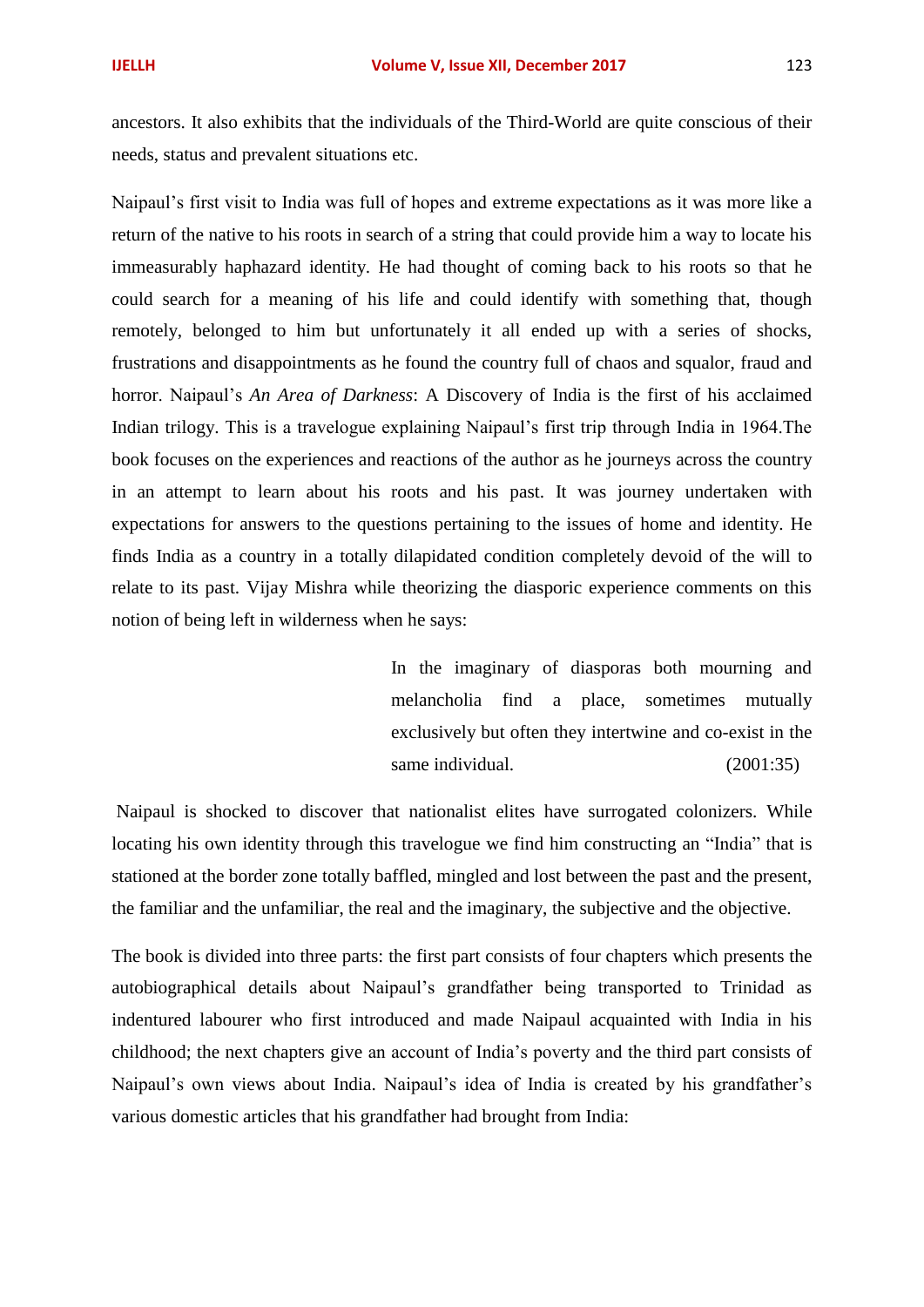India lay about us in things: in string bed...in plaited straw mats; innumerable brass vessels;...in brightly coloured pictures of deities on pink lotus or radiant against Himalayan snow ; and in all the paraphernalia of the prayer room... the images ,the smooth pebbles, the stick of sandalwood. (1981: 29)

Although Naipaul lived within the India which was created by his grandfather, he could not inherit the unity of his grandfather's world .The few articles his grandfather brought from India –brass vessels, images, a ruined harmonium, a string bed etc. constituted the hoary heirloom of the country of his ancestors and constituted India to him. Naipaul again recollects in his Nobel lecture:

> In Trinidad, bright boy though I was, I was surrounded by areas of darkness....With my limited social background it was hard for me imaginatively to enter into other societies or societies that were far away.

> > (2002:7)

Naipaul's generation could not replicate that sense of complete self sufficiency; it could not deny Trinidad. As he grew, India slipped further and further away. It belonged to his grandfather's world, a world which the younger generations had no access to. The very first paragraph of *An Area of Darkness* sets Naipaul's status both as an insider and an outsider. A man from a travel agency came aboard the ship and whispered "You have any cheej?"(1981:1). He was tall, thin, shabby and nervous. Naipaul imagined he was speaking of some type of contraband. He wondered as to what could be more ridiculous than the people who wanted cheej but were unable to make it. It is harsh and perceptive observation. To Naipaul, India was both familiar and strange and unlike his travel to other erstwhile colonies of the British empire, his journey to India was more personal.

When Naipaul first visited Bombay, he found that it was not like what he had expected. He hated being part of crowd at Church Gate Station and craved for special treatment something like which he always got in Trinidad and England. But in Bombay he found no special care or welcome. He writes: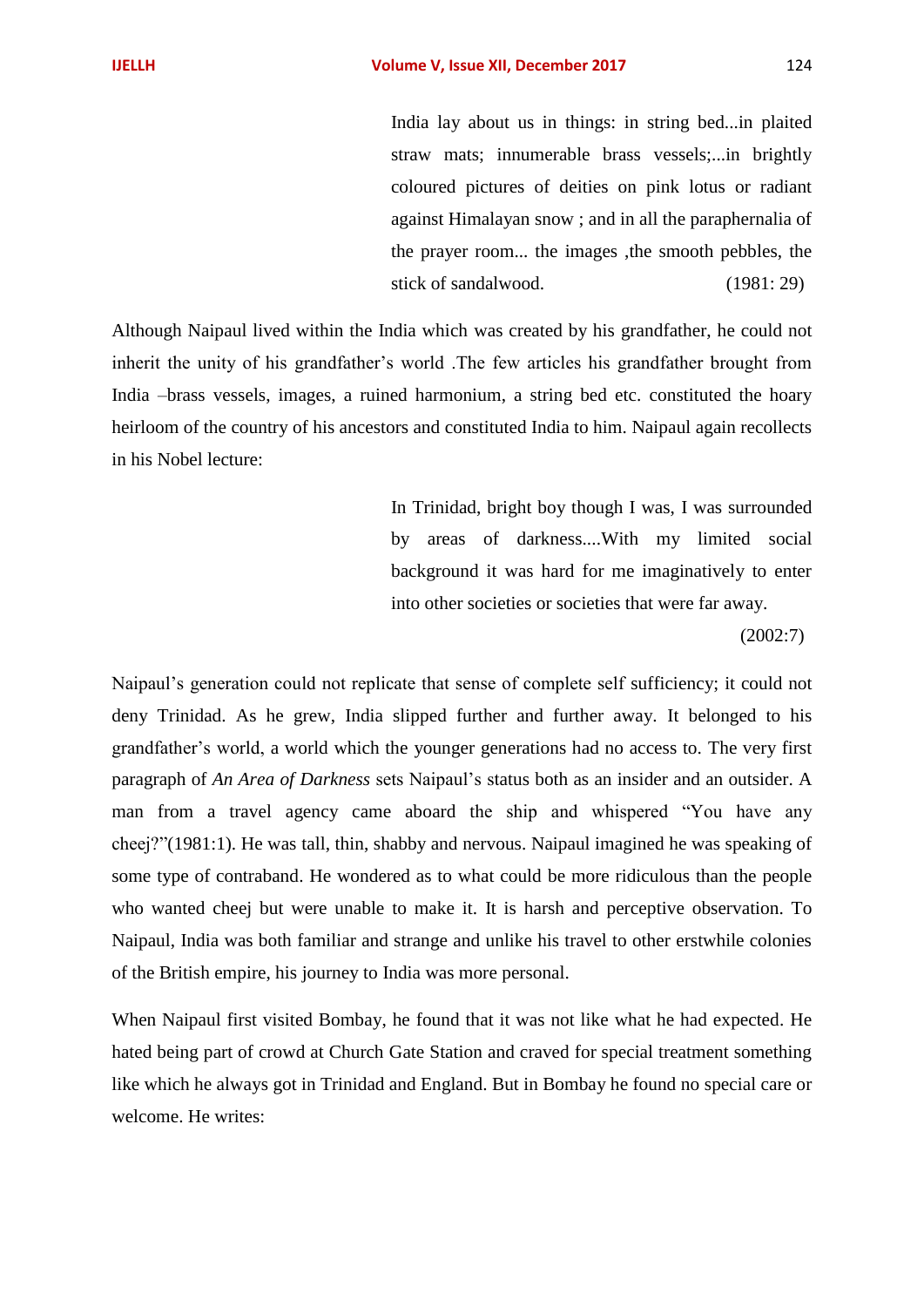And for the first time in my life I was one of the crowd. There was nothing in my appearance or dress to distinguish me from the crowd eternally hurrying into Church Gate Station. In Trinidad to be an Indian was to be distinctive. To be anything there was distinctive, difference was each man's attribute. To be an Indian in England was distinctive; in Egypt it was more so. Now in Bombay I entered a shop or a restaurant and awaited a special quality of response. And there was nothing. It was like being denied part of my reality. Again and again I was caught. I was faceless. I might sink without a trace into that Indian crowd. I had been made by Trinidad and England; recognition of my difference was necessary to me. (1981:43)

In Bombay Naipaul used to stay at Green's Hotel on Marine Drive with his companion (Pat), anxious, faceless, nervous of sinking into the crowd of 450 million. Here he came in contact with Adil Jussawalla, a twenty one year old Parsi, who was shortly to publish his first volume of poetry. Here the accumulation of many of their experiences finds place also in Naipaul's archive at the University of Tulsa, "Piles of fruit, spice in pyramids and other shapes. Incense, Bangles, Prostitutes in crowded boxes or pen. Some beautiful, some old and grotesque. Some with faces powdered White.''(*The World is What it Is* 221)

It was the land of Gandhi and Nehru, the India of the glittering past. His acquaintance with India was only through what he had heard about it from his parents. But the city of Bombay does not leave good impression on him. Naipaul could not feel the city to be exciting rather he felt it to be dull and drab. On his first visit Naipaul took with him the conventional ideas of the India. Naipaul was born of Pundit family, his grandfather on the mother's side was pundit himself, though brought to Trinidad as indentured labourer. Naipaul claims himself to belong to the new world, the new civilization that caught him halfway and took him entirely growing up with a mind all against India. In *An Area of Darkness* he found no communal identity and was shocked by the 'poverty' and 'objectness' that assaulted his sense of self. He finds Indians just mimicking the West as he writes: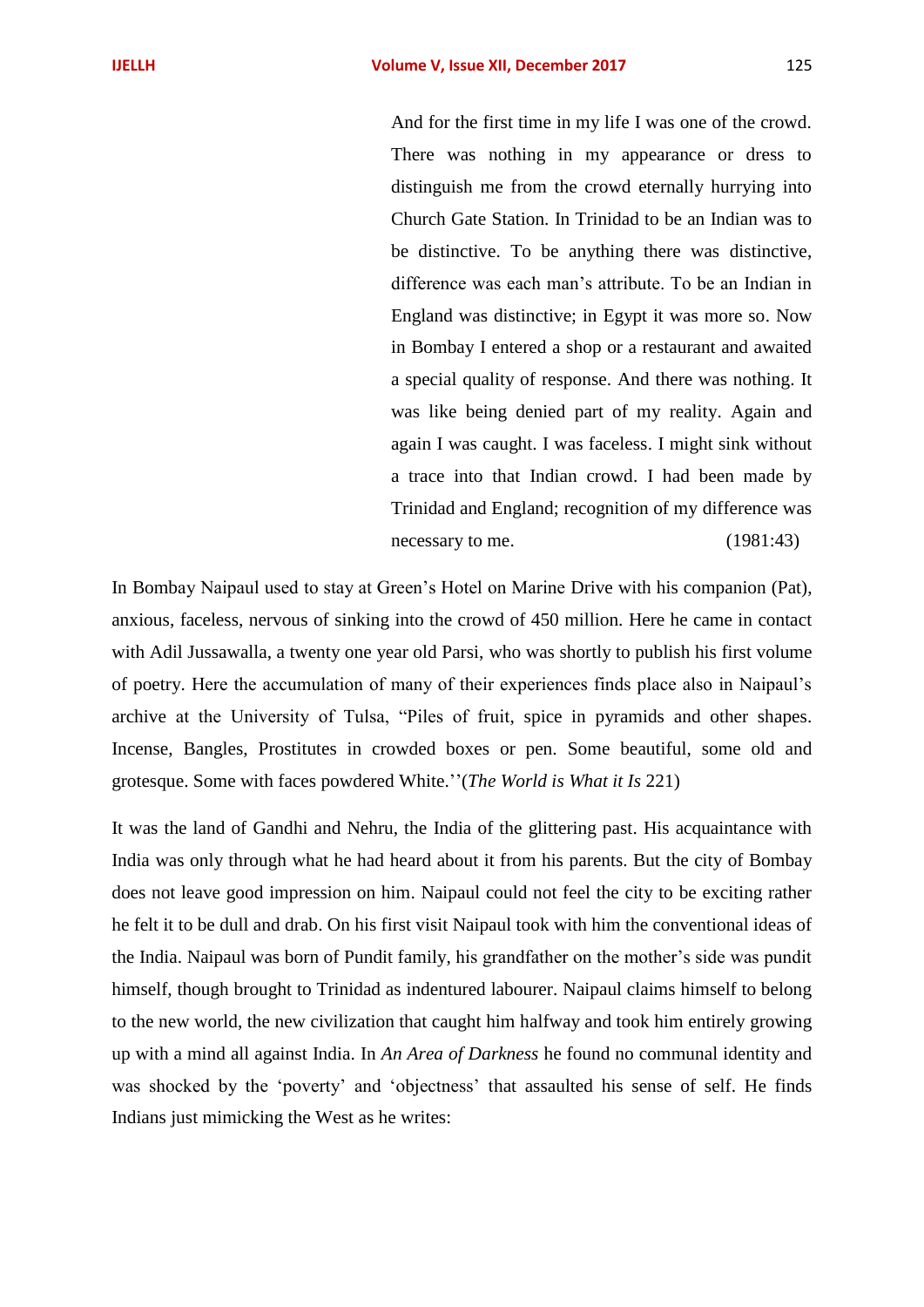The outer and the inner worlds do not have the physical separateness which they had for us in Trinidad. They coexist; the [Indian] society only pretends to be colonial; and for this reason its absurdities are at once apparent. Its mimicry is both less and more than a colonial mimicry. It is special mimicry of an old country which has been without a native aristocracy for a thousand years and has learned to make room for outsiders, but only at the top. The mimicry changes the inner world remain constant [...]Yesterday the mimicry was Moghul; tomorrow it might be Russian or American today it is English. (1981:56)

Here Naipaul talks about the difference between the aftermath of colonization in the Old world and the New world. For him, mimicry is in the fashion in India. The New world on the other hand is seen by Naipaul to be more comfortably colonial.

The text is full of Naipaul's anxieties about India and he openly talks about his fears for it. He considers the problem of caste system to be an awfully disturbing affair, a kind of a separatist activity as he says: "Class is system of rewards, caste impassions a man in his function"(1981: 75). The main reason behind this division was to establish the organic relationship among various sections of the society and to provide work and bread to everyone according to their mental and physical ability and skill as Lord Krishna says "Chaturvarnammayasrustagunakarmavibhagash''(PR iv-3). The *Mahabharata* defines Brahmin as one "who possesses virtues like truth, charity, fortitude, good conduct, gentleness and compassion" 7. Manu also says: A Sudra becomes Brahmin and Brahmin becomes Sudra by conduct"(PR XI-977). In the words of Darshana Trivedi, the concept of caste system was evolved to keep the social fabric in a harmonious condition. But the caste system became rigid and a dividing force and class by birth became prominent force. The concept of untouchability developed with the passage of time which according to Gandhiji is the greatest blot on Hinduism. (Journey through Hell)

The other aspect of India that Naipaul encountered in his visit was sanitation. Indians, he writes, 'defecate everywhere'. He saw people squatting and defecating besides railway tracks, along river banks, on the streets, never looking for cover, rarely with any sense of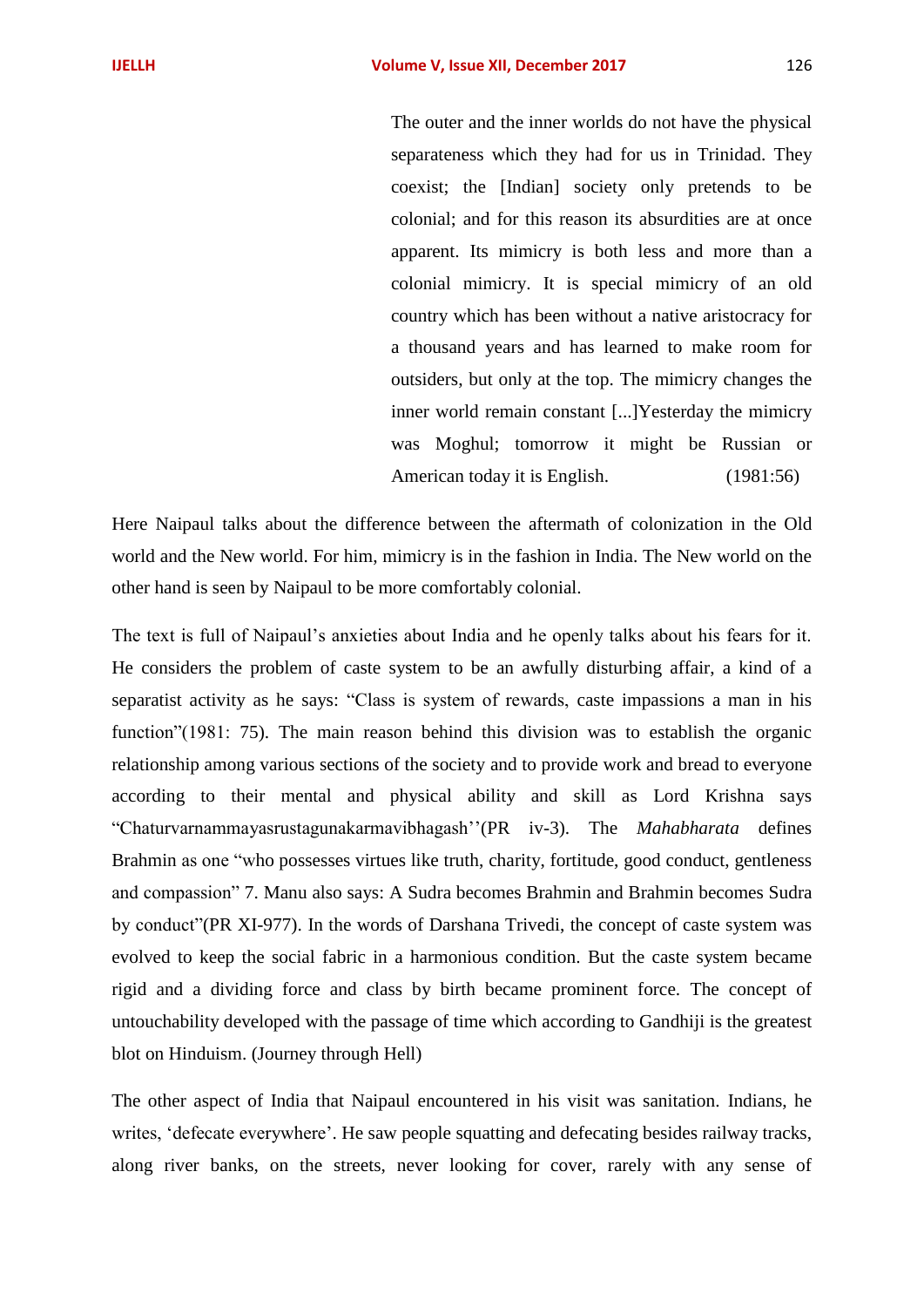embarrassment. He feels that Indians do not want to see these squats as anything problematic but rather they perform these activities believing it to be their legitimate claims. All these worries of Naipaul express his anxieties about India and Indians. The physical realities of India are not the same as he had been visualizing them in his imagination as Satendra Nandan observes:

> In his many-layered journeys back to India, Naipaul has attempted in his writerly imagination and historical consciousness to establish a dialogue of connection. (2000:52)

Naipaul also talks about Gandhi's views. Gandhiji who spent twenty years in South Africa, saw India through an outsider's eyes. He saw sanitation linked to caste and that caste was linked to demotion and disregard to others that further led to inefficiency and resulted in a divided nation. All these things paved the way for a weak country all set for the rule of foreigners. Gandhiji always tried to attack the psychology of caste or attached dignity to labour. Naipaul is shocked to see the inequality in India. He contrasts the Indian villages which have narrow, broken lanes with green slime in the gutters, the chocked back to back mud houses, the jumble of filth and food, and animals and people. Naipaul says if caste system is the bias of society, in such a situation how can there be equality, love, bonding, unity and harmony? He exposes the filth, degraded people, decaying social systems and apparent stupidity of Indians living in different cities. India's area of darkness catches Naipaul's eyes. In Delhi he finds hollow signs and symbols representing some ideals but that are never executed in work, beggars, school children apparently from good families sporting begging at Rajghat. Naipaul's views on reservation system are also very clear. He writes: "Reserving government jobs for untouchables helps nobody. It places responsibility in the hands of unqualified". (1981: 86)

Like his encounter with Indian bureaucracy, the function of beggars, collective blindness, place of Mahatma Gandhi, craze for foreign things, problems of Kashmir Valley, pilgrimage episode, the colonial past, Naipaul is also upset on the failure of Pt. Nehru. Nehru's greatest blunder was his ill-equipped war against the Chinese that makes Naipaul angry and turns him bitterly satiric in his chapter entitled 'Emergency' where he writes:

> ...according to bazaar rumour, Chou-En-Lai had promised the Chinese people as a Christmas present.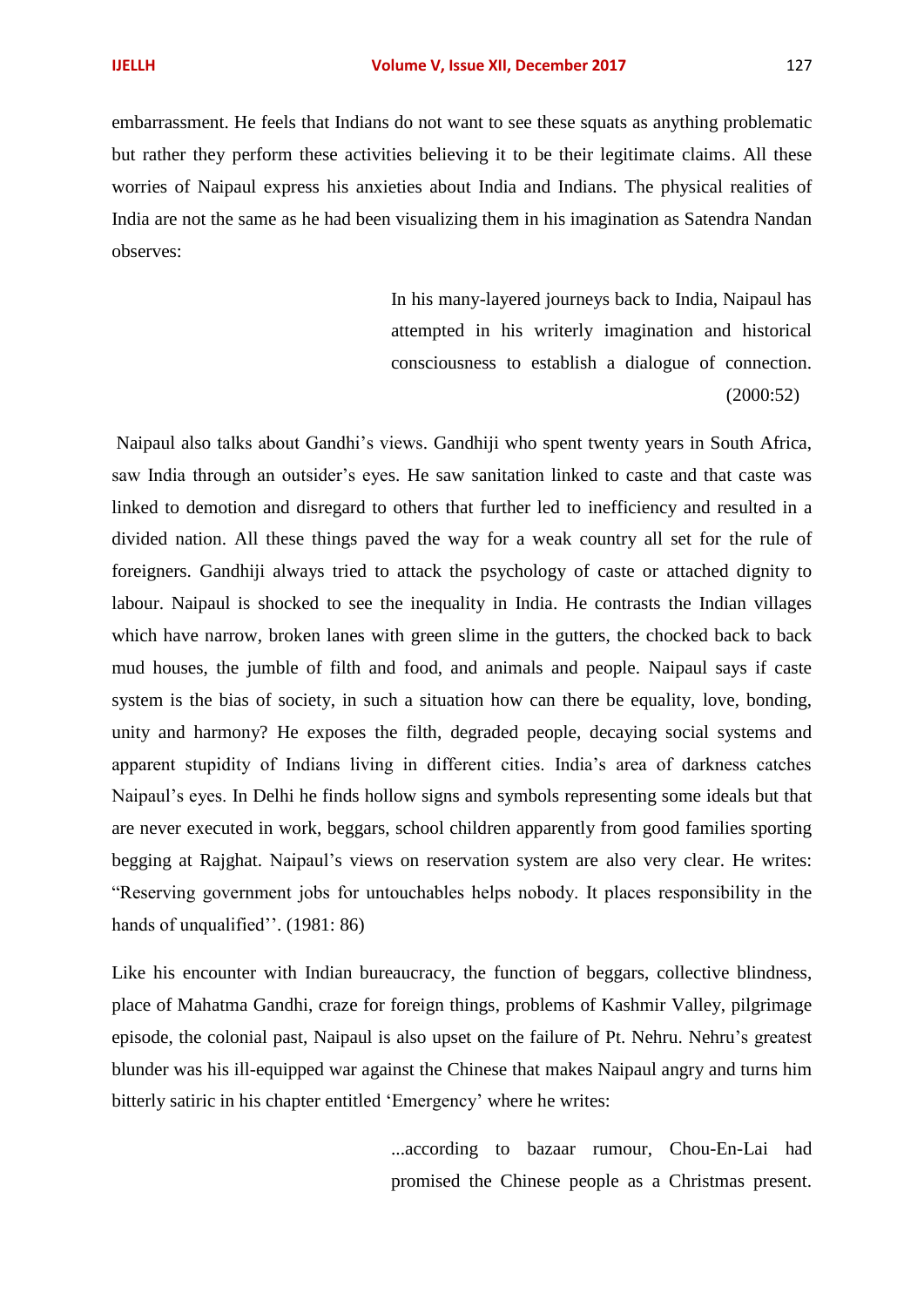The Indian Marwari merchants, it was said, were already making enquiries about business prospect under Chinese rule; the same rumour had it that, in the south the Madrasis, despite their objection to Hindi were already learning Chinese. (1981:266-267)

Here Naipaul presents contemporary post-colonial events and openly criticizes them. In India, Naipaul also suffered from cultural shock, he felt aghast with uncivilized redtapism of Indian bureaucracy. Being an accomplished writer of postmodern times, Naipaul's writing should be seen as an activity leading to self knowledge, a platform to express his state of being. He does not regard tradition to be the only touchstone for the existing realities but he does not find himself capable of the absolute rejection of everything of the past merely in the name of novelty. He writes:

> I had rejected tradition; yet how can I explain my feeling of outrage when I heard that in Bombay they used candles and electric bulbs for the Dipawali festivals, and not the rustic lamps of immemorial design.... (1981: 36)

Here two different types of phenomena emerge, the two separate selves that had stayed together as long as Naipaul was in Trinidad or in England: one is the persona of a totally selfaware non-believer with an actual distaste for the rituals and the other one who gets angry after hearing that candles and electric bulbs have replaced clay lamps during Diwali in Bombay. That Brahmin self gets disturbed on breaking of the tradition which had otherwise flouted the rites and ceremonies and does not hesitate in considering the 'thread ceremony' a 'theatre'. Naipaul further criticizes almost every aspect of India like language, people and their weird sense of history. He is very unhappy at the way people of India live with the tendency of forgetting their past *en masse* so easily:

> And it was because it was without a sense of history that it was capable of so complete a conversion. Many Kashmiri clan names –like that of Mr. Butt himself – were often still purely Hindu; but of their past, the Kashmiris retained no memory. (1981:129)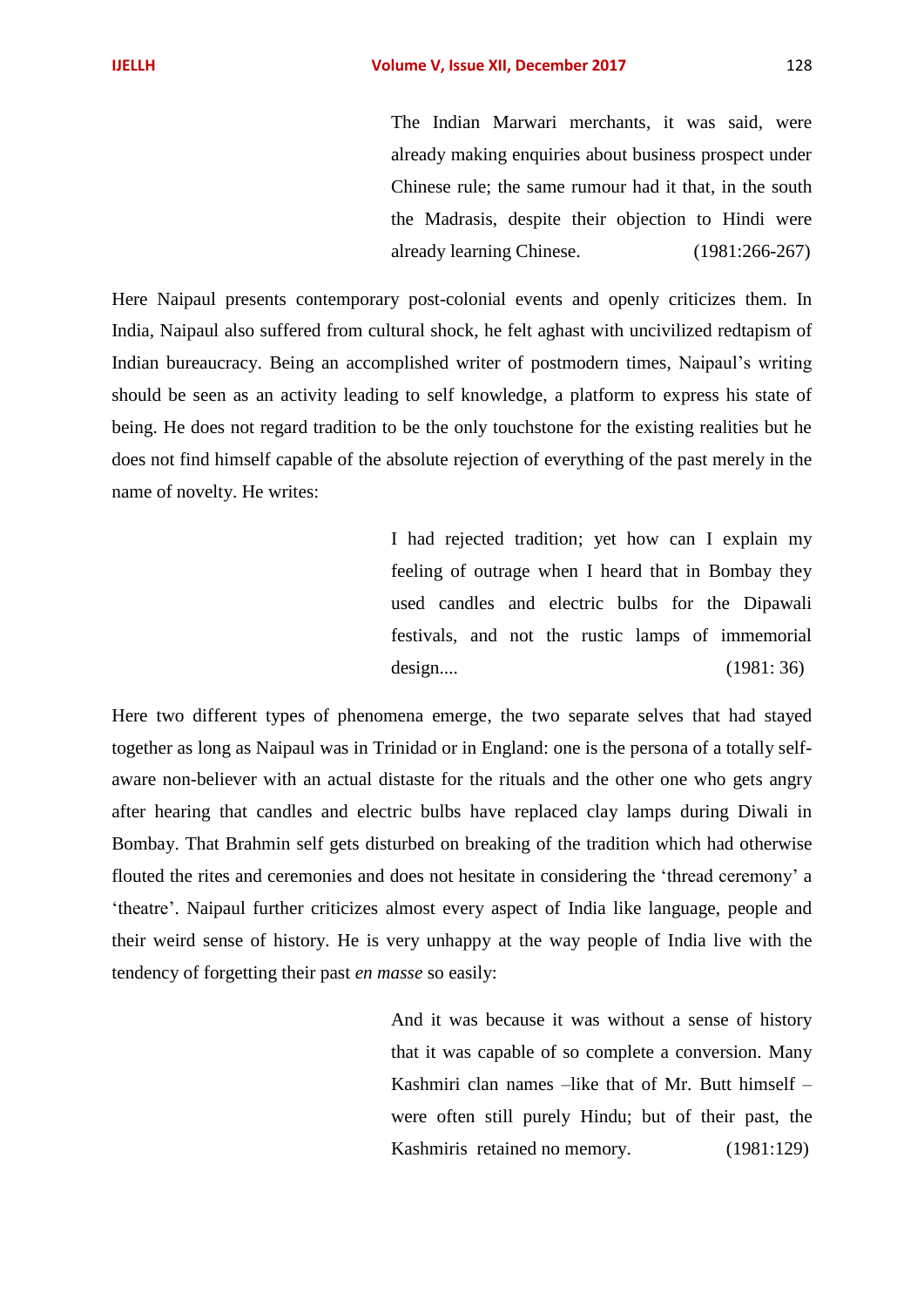'Pilgrimage' begins with a description of five –foot ice lingam of Amaranth: "It was mystery, like Delphi, of the other world. It had survived because it was of India and Hinduism which without beginning, without end, is scarcely a religion, continued as repository and living record of man's religious consciousness (1981:154). The poor sense of sanitation on the part of the yatris had irked Naipaul. It is really painful to Naipaul to witness the state of various aspects of human life including culture, language and so on but he is more aggrieved because Indians have completely shut their eyes to the age-old squalor around them. Himalayas, the other most prominent repository of his imagination enjoyed a special place in Naipaul's childhood memories: "I felt linked to them ...India, the Himalayas together. In so many of the brightly coloured religious pictures in my grandmother's house I had seen these mountains, cones of white against simple, cold blue. They had become a part of the India of my fantasy." But when he encountered the actual Himalayas, they stood before him as "the Indian symbol of loss" (1981:167).

Naipaul ridicules the way we owe buildings in India to the past, whether it is Victoria Memorial in Calcutta or the Taj Mahal in Agra. He mocks at the city Shimla which has turned out to be narrow and winding. He feels that in India everything is inherited. To conclude, in *An Area of Darkness* the quest for 'self' is notable and there is an intense preoccupation with the self and it colours the whole of Naipaul's writing. The struggle in *An Area of Darkness* is double-bind, it is the struggle to establish a perspective to look at India and it is also a struggle to discover the process through which the meaning of that perspective could be unravelled. The book is the story of the conflict between writer's myth and acute obscenities perceived by him. He longs to search for his roots in India, the country of his childhood romance, memory and imagination. The book ends in ambivalence. The 'area of darkness', as Naipaul defines it at the very outset, is that of aspect of Indian sensibility which remains impenetrable to him. The area of the light is the area of his "experience in time and place" (1981:30). The book is a wonderful chronicle of the claims of conflicting selves of a person in search of his identity.